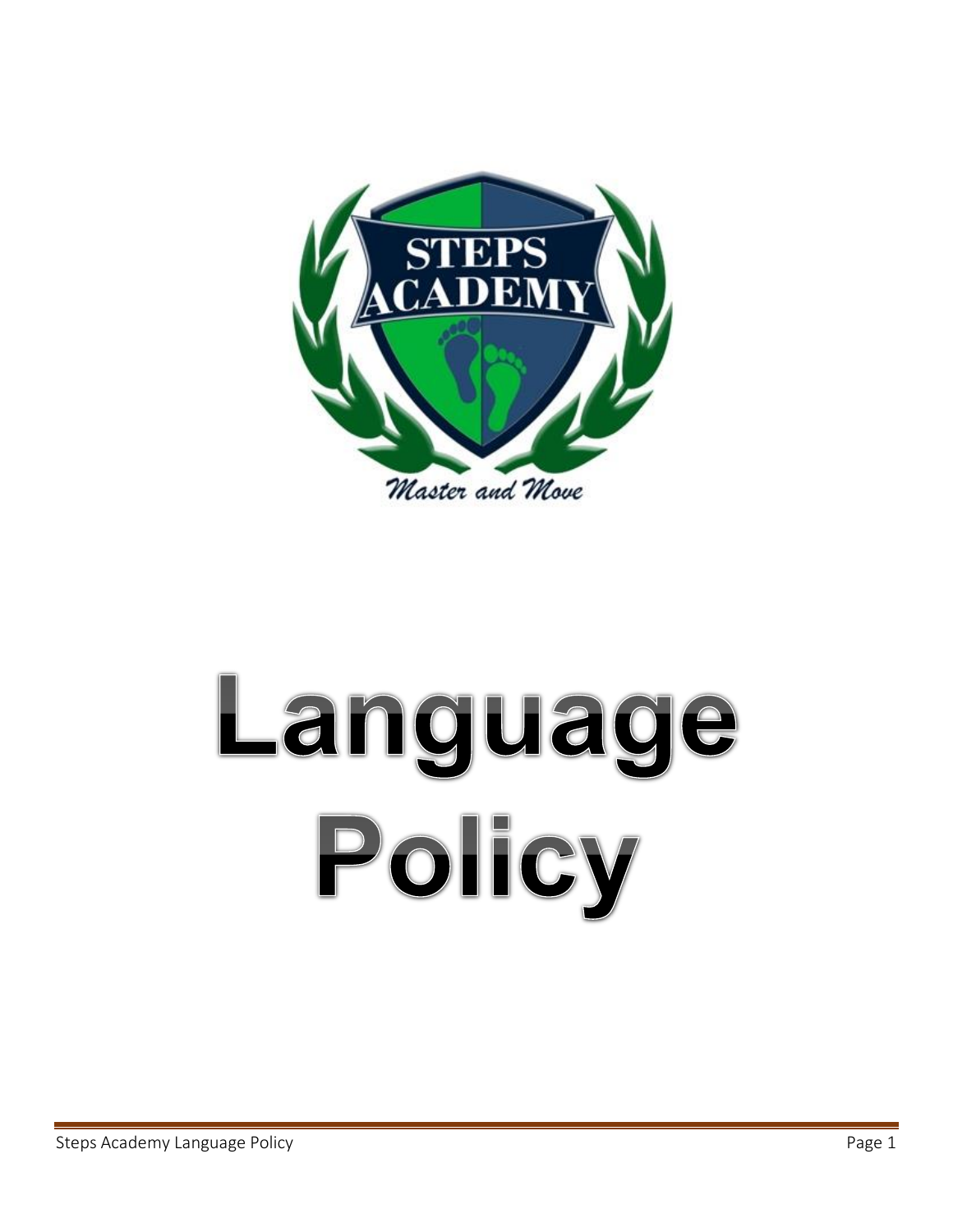### **STEPS ACADEMY LANGUAGE POLICY**

### 1. **Introduction**

This document is the language policy of Steps Academy, as approved by the PLC and adopted thereafter.

The language policy has been drafted in accordance with the provisions of the Constitution of South Africa, Act 108 of 1996; the South African Schools Act, Act 84 of 1996 ('SASA'); the National Education Policy Act, Act 27 of 1996; applicable provincial legislation on school education; judgements of the South African courts; the International Convention on the Rights of the Child; the African Charter on the Rights and Welfare of Children; the Norms and Standards for Language Policy in Public Schools,

### 2. **Factors considered**

In drafting this policy, the following factors have been considered:

Steps Academy follows the International Cambridge curriculum

The interests of the learners

The interests of the school community

The interests of the community in which the school is located

The capacity of the school

The resources and staff available to the school

International best practice about class sizes and language in education, with specific reference to the importance of using English as a medium of instruction.

3. Teaching and examination All teaching and the taking of tests and examinations shall occur in the school's medium/media of instruction.